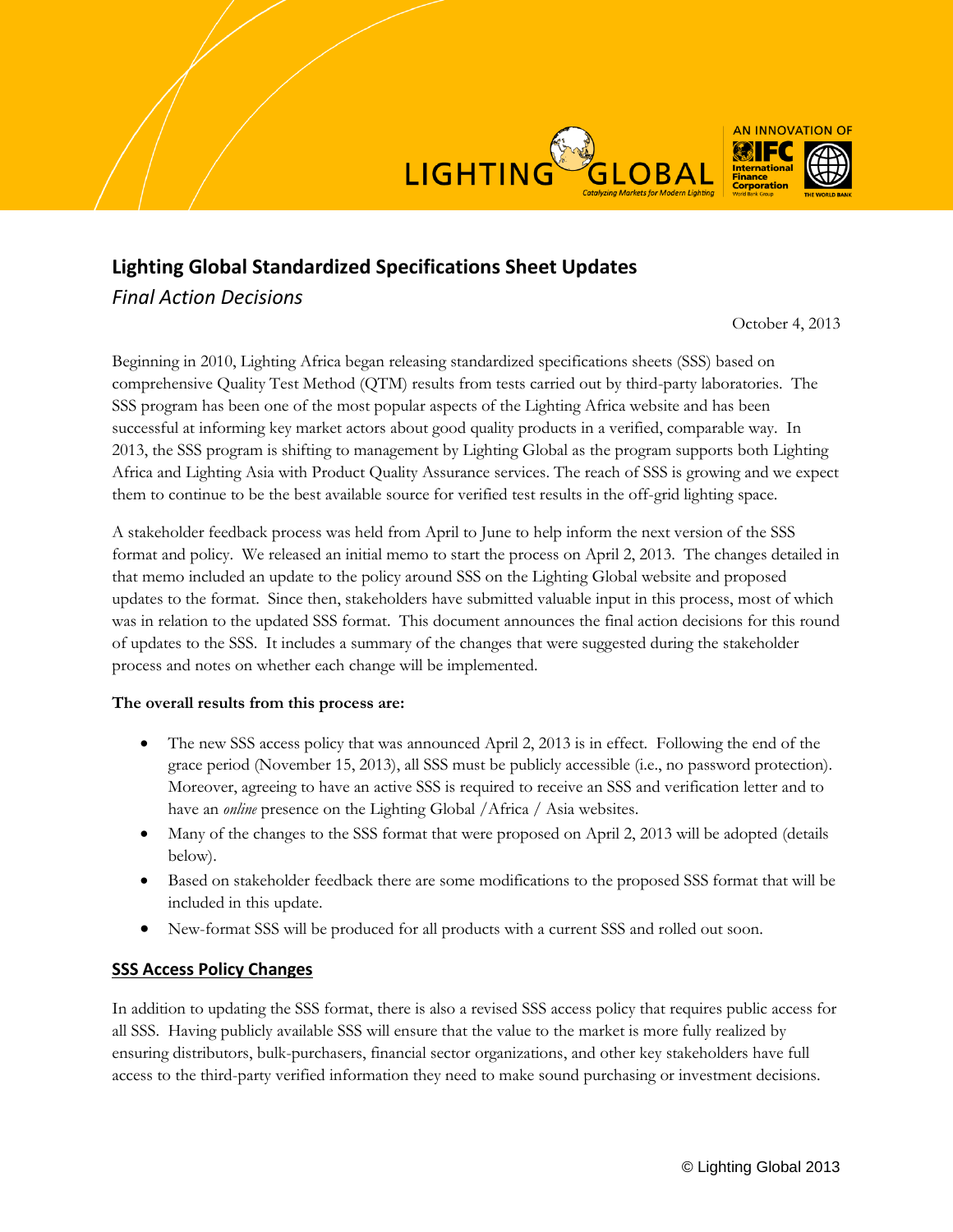The SSS access policy includes the following elements:

**Public Access Required.** Every SSS on the official SSS web page must be publicly accessible. No restrictions on access are allowed.

**Website presence is contingent on SSS.** Only products with a current, valid SSS will be eligible for promotion on the Lighting Global / Africa / Asia websites. This includes all promotional content and verification that products have passed the Minimum Quality Standards and/or Recommended Performance Targets. In other words, without a valid and publicly available SSS there will be no official verification of test results available beyond the detailed test reports that are provided from the laboratory.

**There is a grace period.** Firms with password protected SSS had the option to remove the password or remove their SSS entirely during a grace period between April 2, 2013 and November 15, 2013.

#### **This new policy does not affect non-website services from Lighting Global / Africa / Asia.**

Companies who choose to not participate in the SSS program will still be eligible for other services as long as the other qualifying criteria are met. Participation in the SSS program will no longer be a requirement for Lighting Africa Business Development Services.

## **Summary of the Updated SSS Format**

The proposed update to the SSS format was designed to make the SSS more thorough, focused on key parameters for consumer experience, and visually appealing. For example, the proposed SSS format uses graphics to indicate whether the product has passed the Lighting Global Minimum Quality Standards and has mobile phone charging capability. Figure 1 (follows the memo) shows a visual example of the first page of the new SSS format (left) and the previous SSS format (right). The full details of the updated format changes are included in the appendix (with notes on areas where there are modifications from the stakeholder process). Attached to this memo is the new Lighting Global policy document on SSS that reflects the updates to the access policy and format.

## **Stakeholder Contributions to the SSS Format:**

The key updates to the SSS format based on stakeholder feedback are highlighted here. The full set of updates is detailed in the table below.

- 1. The Durability section of the SSS will be modified and abbreviated to ensure no products have a "fail" listed (this was possible in cases where a particular durability criterion does not apply to that product class but it was still tested, for example, a fixed-indoor base station that does not pass a drop test);
- 2. Detailed battery and PV module information will not be required to be listed for all products, only those for which the details are useful to buyers (a more detailed explanation is provided below);
- 3. Manufacturer contact information will be placed at the bottom of the SSS;
- 4. The solar run time bar graph will be revised to be more easily understood.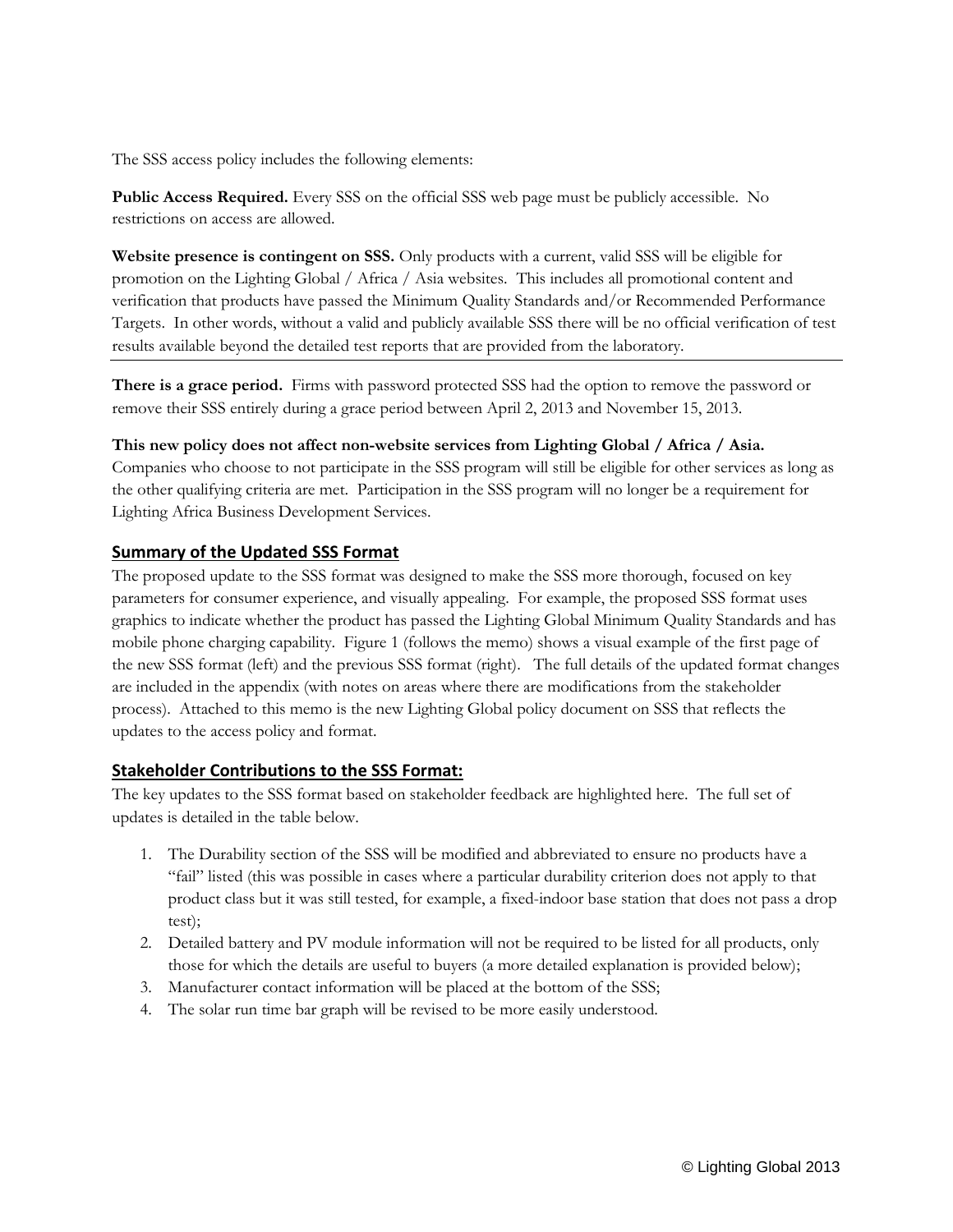## **Full Set of Recommendations:**

The table below (following Figure 1) summarizes stakeholder recommendations to the proposed SSS format and policy. In the interest of confidentiality and clarity, we summarized and synthesized the recommendations we received. The information in the table includes:

- The "category" of the recommendation.
- A summary of the recommendation.
- A decision on adoption (Yes, No, or somewhere in-between for some).
- An assessment of the recommendation from the Lighting Global perspective that informs why adoption of the recommendation is possible or difficult and the decision on adoption.
- A policy update for recommendations that are fully or partially accepted to explain how the particular recommendation will be implemented.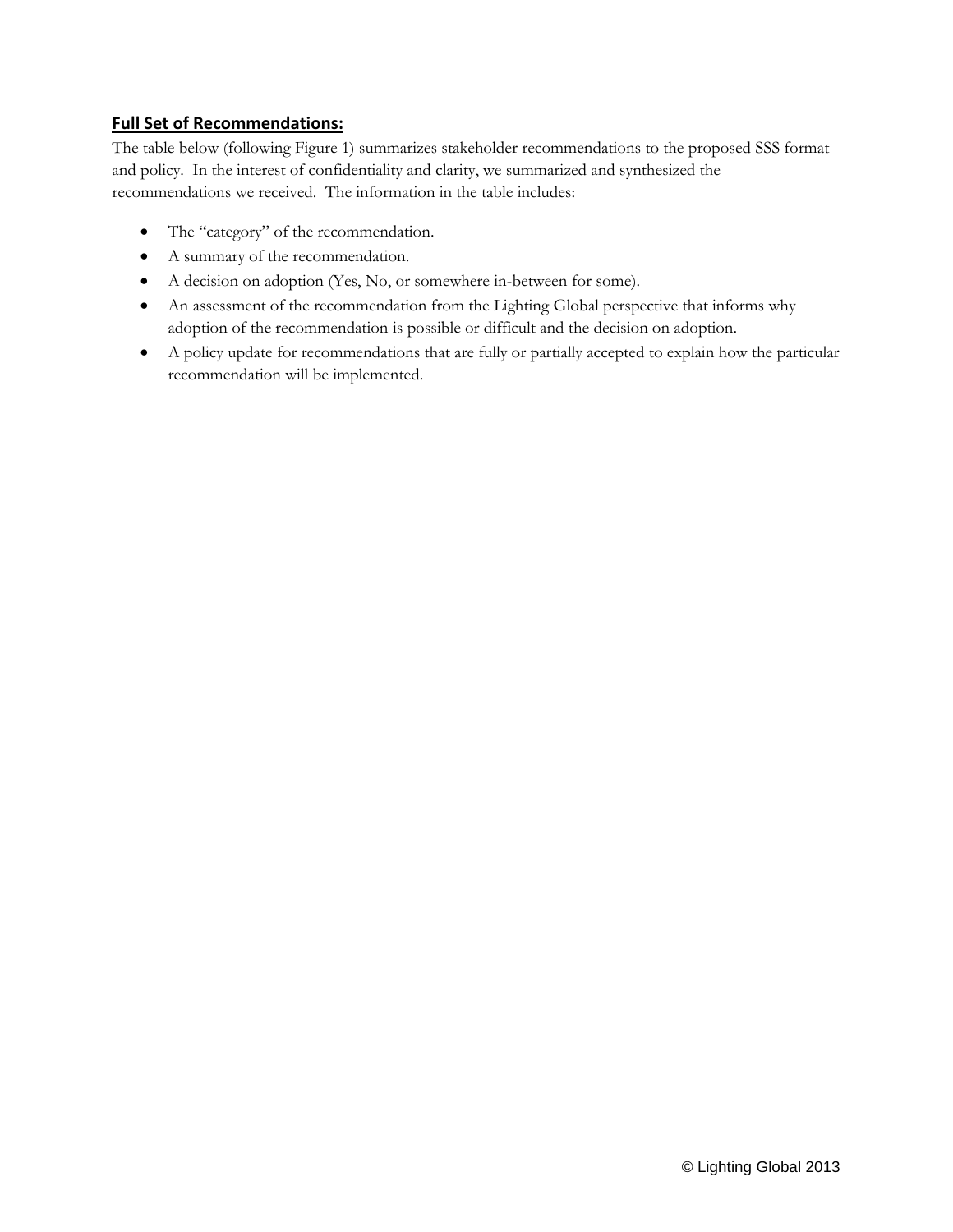## **Figure 1: Sample SSS -- New and Old Format**

#### **NEW SSS (first page) OLD SSS**



| <b>Example Product</b>                                                                            | Verify specifications at:                                                               |  |
|---------------------------------------------------------------------------------------------------|-----------------------------------------------------------------------------------------|--|
| <b>Overall Performance</b>                                                                        | www.lightingafrica.org/specs/EX_01                                                      |  |
|                                                                                                   |                                                                                         |  |
| "High" setting: 25 lumens for<br>4 hours after one day of solar charging                          |                                                                                         |  |
| <b>General Information</b>                                                                        |                                                                                         |  |
| Manufacturer                                                                                      | Example Corporation, Inc.                                                               |  |
| <b>Product Name</b>                                                                               | Example Lamp 3000+                                                                      |  |
| <b>Model Number</b>                                                                               | ABC12345                                                                                |  |
| Contact                                                                                           | janedoe@examplecorp.com                                                                 |  |
| Website                                                                                           | www.examplecorp.com                                                                     |  |
| Warranty                                                                                          | 6 months for lamp, 1 year for solar module; see detailed<br>terms for more information. |  |
| <b>Run Time</b>                                                                                   |                                                                                         |  |
| Autonomous Run Time (full battery)                                                                | 6.0 hours on "high" setting                                                             |  |
| Lighting hours per solar day (PV only)                                                            | 4.0 hours on "high" setting                                                             |  |
| <b>Lighting System</b>                                                                            |                                                                                         |  |
| Lamp type                                                                                         | LED                                                                                     |  |
| Light output                                                                                      | 25 lumens on "high" setting                                                             |  |
| Light output at 2000 hours                                                                        | 23 lumens on "high" setting                                                             |  |
| Light                                                                                             | Warm<br>Daylight Cool<br>Color Appearance (more red)<br>$=$ (more blue)                 |  |
| Omni<br><b>Distribution</b>                                                                       | (50%)<br>(100%)<br><b>Color Rendering</b><br>CRI: 85-                                   |  |
| <b>Charging System</b>                                                                            |                                                                                         |  |
| Charge type(s)                                                                                    | Solar PV                                                                                |  |
| <b>Storage System</b>                                                                             |                                                                                         |  |
| <b>Storage Type</b>                                                                               | Rechargeable NiMH (3x AA in package)                                                    |  |
| <b>Nominal Battery Voltage</b>                                                                    | 3.6 volts DC                                                                            |  |
| <b>Battery Capacity</b>                                                                           | 650 milliamp hours                                                                      |  |
| <b>Battery Protection</b>                                                                         | <b>Active HVD and LVD</b>                                                               |  |
| <b>Easily Replaceable Battery?</b>                                                                | No                                                                                      |  |
| <b>Additional Information &amp; Special Features</b><br><b>Lamp Housing: Injection molded ABS</b> |                                                                                         |  |
|                                                                                                   |                                                                                         |  |
| Standard feature: Mobile phone charging with six connectors<br>Factory Certification: ISO9001     |                                                                                         |  |
| Date of Sample Procurement for Testing<br>January 2011                                            |                                                                                         |  |
|                                                                                                   | <b>Revision 2011.01</b>                                                                 |  |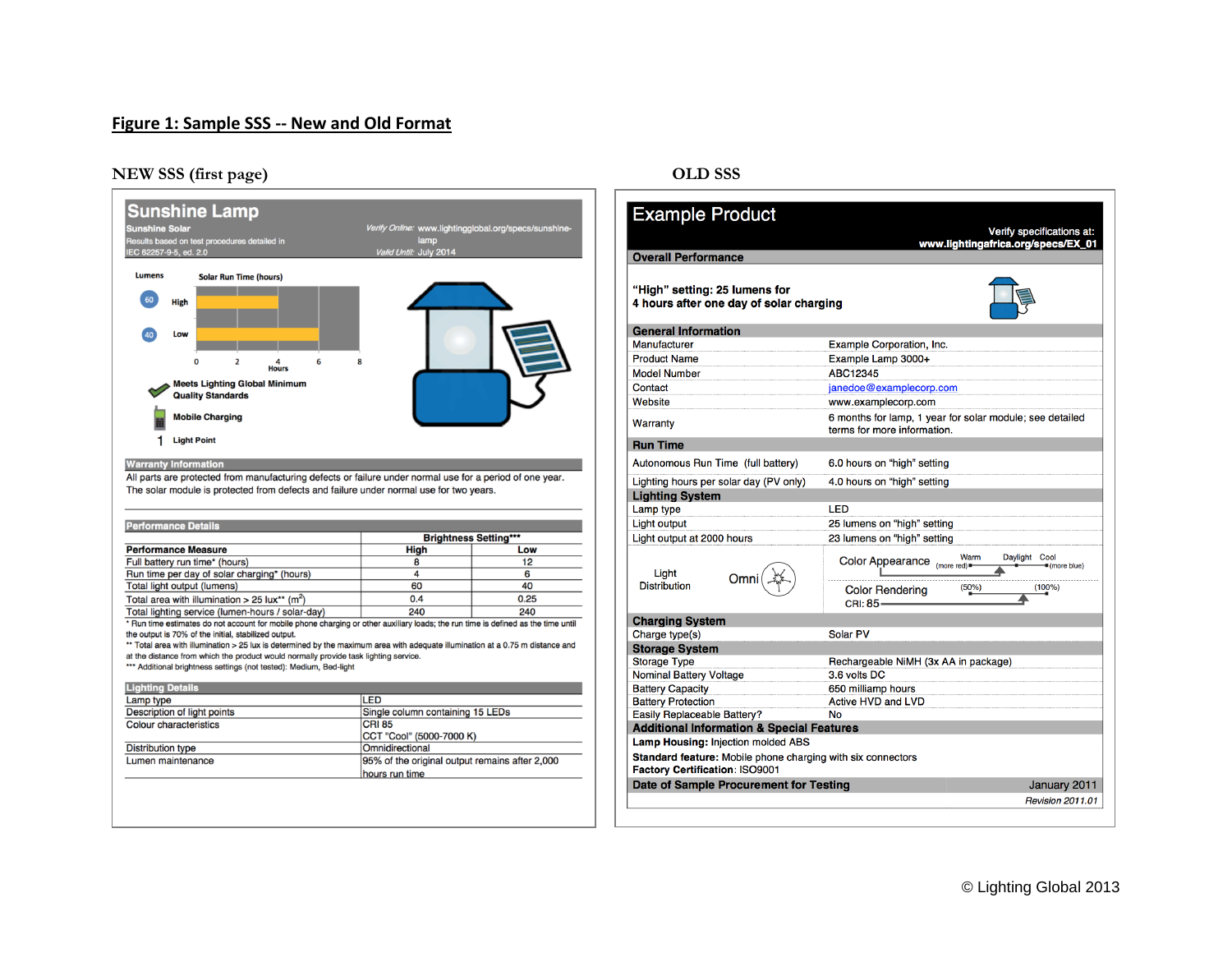| <b>Category</b> | Recommendation           | <b>Decision</b> | <b>Lighting Global Assessment</b>             | <b>Policy Update / SSS Format Update (if applicable)</b>     |
|-----------------|--------------------------|-----------------|-----------------------------------------------|--------------------------------------------------------------|
| Policy          | Maintaining both         | No              | The Minimum Quality Standards are the key     | N/A                                                          |
|                 | Quality Standards and    |                 | set of requirements for a product to receive  |                                                              |
|                 | Performance Targets is a |                 | support and are the cornerstone of the        |                                                              |
|                 | confusing system; merge  |                 | Lighting Global Quality Assurance program.    |                                                              |
|                 | them into a single       |                 | Historically, the Performance Targets have    |                                                              |
|                 | standard going forward.  |                 | been are used by Lighting Africa and          |                                                              |
|                 |                          |                 | Lighting Asia primarily to determine which    |                                                              |
|                 |                          |                 | products are eligible for participation in    |                                                              |
|                 |                          |                 | consumer-facing activities such as awareness  |                                                              |
|                 |                          |                 | campaigns. We have no immediate plans to      |                                                              |
|                 |                          |                 | merge the Performance Targets into the        |                                                              |
|                 |                          |                 | Quality Standards.                            |                                                              |
| SSS             | Remove all references to | Yes             | The Minimum Quality Standards are the key     | All direct references to the Recommended Performance Targets |
| Format          | the Performance Targets  |                 | set of requirements for a product to receive  | in the Standardized Specifications Sheets will be removed.   |
|                 | in the Standardized      |                 | support our programs, including receiving     |                                                              |
|                 | Specifications Sheets.   |                 | an SSS. With that in mind, and in an effort   |                                                              |
|                 |                          |                 | to avoid any confusion between the purpose    |                                                              |
|                 |                          |                 | of the Minimum Quality Standards and the      |                                                              |
|                 |                          |                 | Recommended Performance Targets, we           |                                                              |
|                 |                          |                 | agree that it makes sense to remove any       |                                                              |
|                 |                          |                 | references to the Performance Targets from    |                                                              |
|                 |                          |                 | the SSS.                                      |                                                              |
| SSS             | Remove the Special       | No              | The Special Features section is an optional   | N/A                                                          |
| Format          | Features section         |                 | section where manufacturers are able to self- |                                                              |
|                 |                          |                 | declare information about their product if    |                                                              |
|                 |                          |                 | they provide supporting evidence.             |                                                              |
|                 |                          |                 | Companies can elect not to provide            |                                                              |
|                 |                          |                 | information if they do not wish to include    |                                                              |
|                 |                          |                 | items in this section. In such cases, the     |                                                              |
|                 |                          |                 | section would not be included in the SSS.     |                                                              |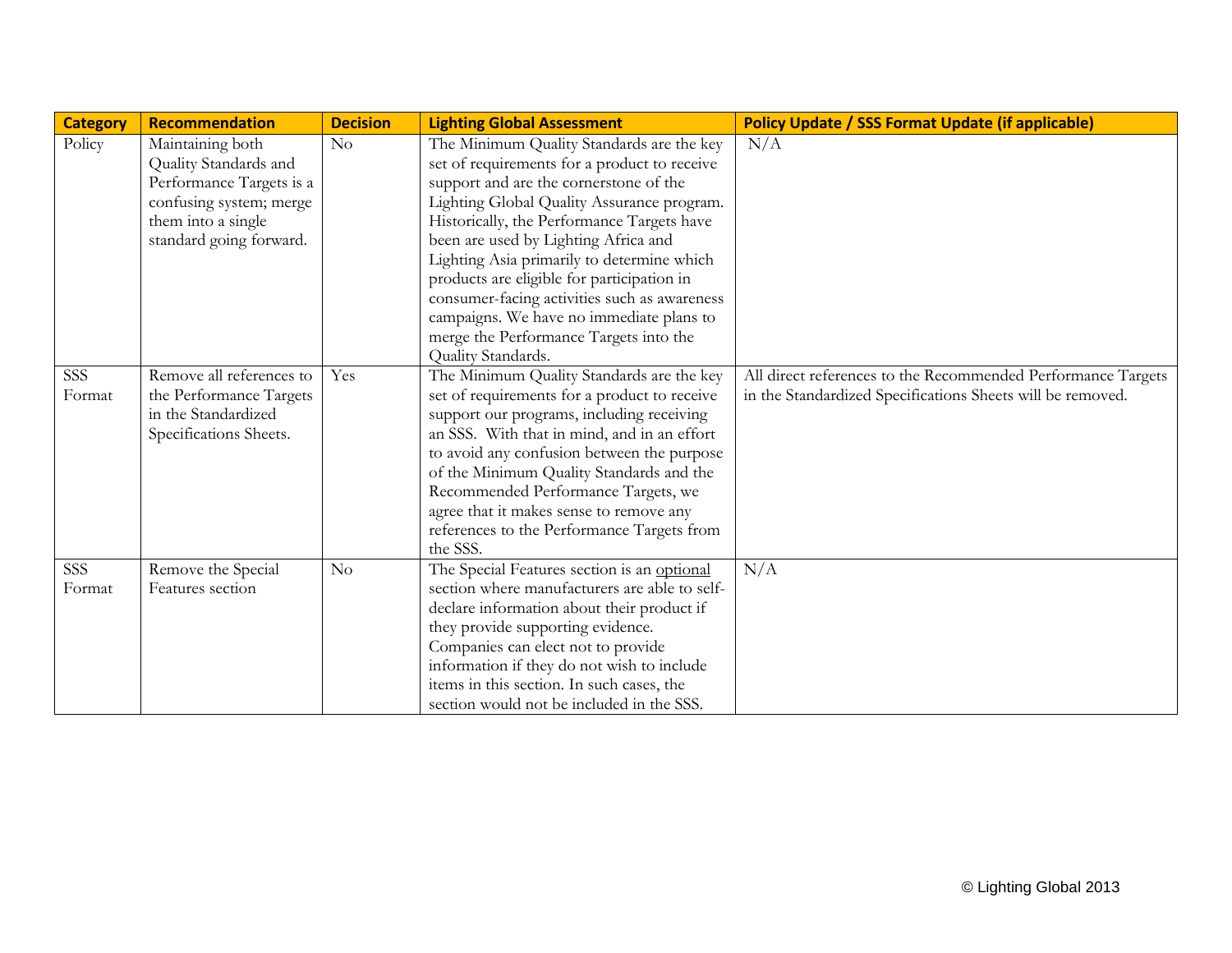| <b>Category</b>      | Recommendation                                                    | <b>Decision</b> | <b>Lighting Global Assessment</b>                                                                                                                                                                                                                                                                                                                                                                                                                                                                                                                                                                                                                 | <b>Policy Update / SSS Format Update (if applicable)</b>                                                                                                                                                                                                                                                                                                                                                                                                                                                                                                                                                                                        |
|----------------------|-------------------------------------------------------------------|-----------------|---------------------------------------------------------------------------------------------------------------------------------------------------------------------------------------------------------------------------------------------------------------------------------------------------------------------------------------------------------------------------------------------------------------------------------------------------------------------------------------------------------------------------------------------------------------------------------------------------------------------------------------------------|-------------------------------------------------------------------------------------------------------------------------------------------------------------------------------------------------------------------------------------------------------------------------------------------------------------------------------------------------------------------------------------------------------------------------------------------------------------------------------------------------------------------------------------------------------------------------------------------------------------------------------------------------|
| <b>SSS</b><br>Format | Remove the pass/fail<br>designations in the<br>Durability section | Yes and No      | The originally-proposed format lists each<br>durability aspect that the product was tested<br>for and provides a pass/fail designation for<br>each aspect. While all products with a SSS<br>will have passed all of the applicable<br>durability tests, there are cases where a "fail"<br>designation would have been listed because<br>the product is not required to pass a<br>particular durability test (e.g., for the drop<br>test on fixed indoor products) to meet the<br>Minimum Quality Standards. This could<br>lead to confusion and we have updated the<br>format to remove this issue while still<br>providing the same information. | The Durability section will be changed to have two rows of<br>information: 1) "Overall durability and workmanship" (which<br>all products will have a "pass" for since they must meet all<br>applicable tests to pass the Quality Standards) and 2)<br>"Durability tests passed," where we will list all of the durability<br>tests the product passed (e.g., drop test, strain relief, physical<br>ingress, protection from occasional rain, etc.). This list could be<br>slightly different from product-to-product.                                                                                                                          |
| SSS<br>Format        | Remove all solar module<br>and battery details                    | Yes and No      | For products that provide auxiliary load<br>services such as mobile phone charging, the<br>solar module maximum power provides<br>information that can be used to estimate<br>how much energy could be available for the<br>auxiliary loads beyond the product's normal<br>lighting service. Similarly, the battery<br>package type, capacity, and nominal voltage<br>listed on the proposed SSS are relevant only<br>in cases where the battery is easily<br>replaceable. The details for both these<br>aspects will only be required in cases where<br>they are relevant given the functionality and<br>design of the product.                  | The PV module maximum power will need to be listed for<br>products that provide services for auxiliary loads beyond<br>lighting (e.g. mobile phone charging), either with built-in<br>functionality or the presence of an auxiliary power port. The<br>"Battery Replaceability", "Battery Chemistry", and<br>"Appropriate Battery Protection" fields will remain mandatory.<br>Furthermore, if a battery is easily replaceable, the SSS must<br>either list the battery package type, capacity, and nominal<br>voltage, or the SSS must contain a statement such as:<br>"Replacement batteries are available from the product<br>manufacturer." |
| SSS<br>Format        | Remove the Marks &<br>Certifications section                      | No              | The Marks & Certifications section is an<br>optional section where manufacturers are<br>able to self-declare information about their<br>product if they provide appropriate<br>supporting evidence. If no marks or<br>certifications are applicable for a particular<br>product, then this section will not be<br>included.                                                                                                                                                                                                                                                                                                                       | N/A                                                                                                                                                                                                                                                                                                                                                                                                                                                                                                                                                                                                                                             |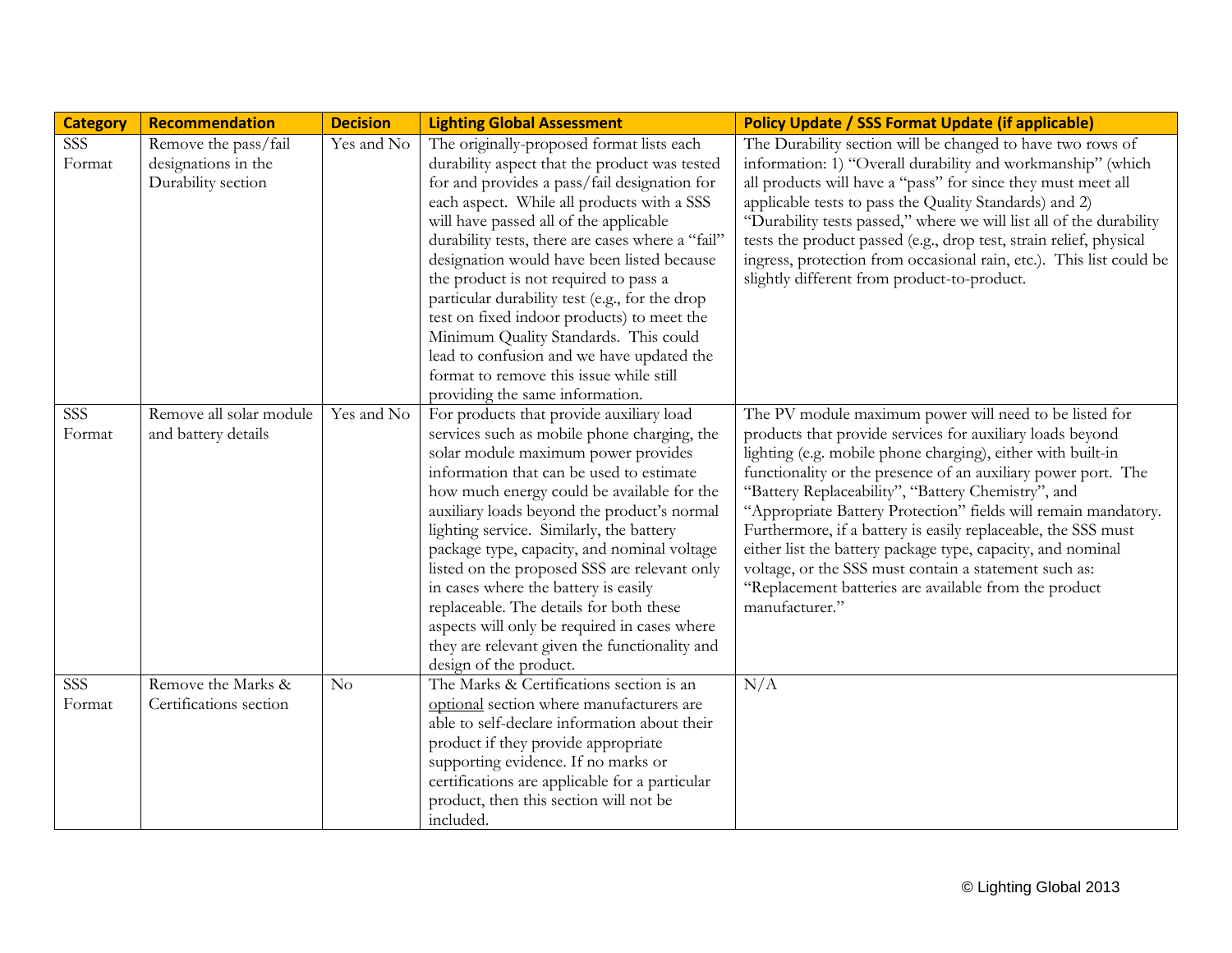| <b>Category</b>            | Recommendation                                                                                               | <b>Decision</b> | <b>Lighting Global Assessment</b>                                                                                                                                                                                                                                                                                                                                                                                                                                                    | <b>Policy Update / SSS Format Update (if applicable)</b>                                                                                                                                                                                                                                                                                                                                                                                    |
|----------------------------|--------------------------------------------------------------------------------------------------------------|-----------------|--------------------------------------------------------------------------------------------------------------------------------------------------------------------------------------------------------------------------------------------------------------------------------------------------------------------------------------------------------------------------------------------------------------------------------------------------------------------------------------|---------------------------------------------------------------------------------------------------------------------------------------------------------------------------------------------------------------------------------------------------------------------------------------------------------------------------------------------------------------------------------------------------------------------------------------------|
| SSS<br>Format              | Have a separate SSS<br>format for solar home<br>systems                                                      | Yes and No      | We understand the concern here and feel<br>that "solar home systems" that are tested in<br>the Lighting Global framework can be easily<br>accounted for in the SSS format.                                                                                                                                                                                                                                                                                                           | Instead of a completely different program for products with<br>multiple light points, we will add a field for the number of<br>individual light points included in the product, which in the case<br>of solar home systems will typically be greater than one.                                                                                                                                                                              |
| $SS\overline{S}$<br>Format | Re-arrange the order of<br>SSS sections to keep the<br>most important<br>information first                   | Yes             | This is a simple change that should keep the<br>majority of the most important information<br>at or near the top of the SSS.                                                                                                                                                                                                                                                                                                                                                         | We will move the manufacturer contact information to the<br>bottom of the SSS (the specific recommendation from<br>stakeholders), but the organization of the rest of the<br>information will stay the same, as we believe the information is<br>generally already arranged from most important to least<br>important.                                                                                                                      |
| SSS<br>Format              | Include all light output<br>settings in the SSS                                                              | Yes and No      | Our testing policy is to test up to two<br>product settings for standard testing. For<br>products that have more than two settings,<br>the manufacturer can opt to pay more for<br>QTM testing to have extra settings tested. If<br>these additional tests are conducted, the<br>information can be included in the SSS. The<br>cost of the additional testing will vary<br>depending on the lamp design and on<br>pricing given by the test lab that completes<br>the measurements. | The standard SSS will continue to show up to two product<br>settings. The SSS will show more settings for manufacturers<br>who opt to pay more to have additional settings tested.                                                                                                                                                                                                                                                          |
| <b>SSS</b><br>Format       | Put emphasis on the<br>solar run time for each<br>light mode rather than<br>the lumen-hours per<br>solar day | Yes             | The lumen-hours per solar day metric makes<br>it easy for consumers to compare products<br>based on a metric of overall lighting service<br>that combines light output and run time.<br>That said, we agree that the lumen-hours per<br>solar day value should not be placed at the<br>top of the SSS as originally proposed.                                                                                                                                                        | The SSS will continue to list the lumen-hours per solar day<br>metric in the "Performance Details" section. The top of the<br>SSS, directly under the header, will no longer prominently list<br>this value. Instead, the plots showing the solar run time and<br>luminous flux for each product setting tested will fill that space.<br>In this way the solar run time and light output will be the key<br>metrics that the SSS emphasize. |
| SSS<br>Format              | Refine the solar run time<br>bar graph                                                                       | Yes             | We appreciate the comments about how we<br>can refine this graph to be more easily<br>understood. These updates are easily made.                                                                                                                                                                                                                                                                                                                                                     | For products with settings that have very different solar run<br>times, we will follow graphing convention by including a break<br>(shown by a jagged line) in the longest run time's bar as well as<br>the x-axis. In addition, we will change the graph header to read<br>"Solar Run Time" and also add axis labels to clarify the<br>information that is presented in the graph.                                                         |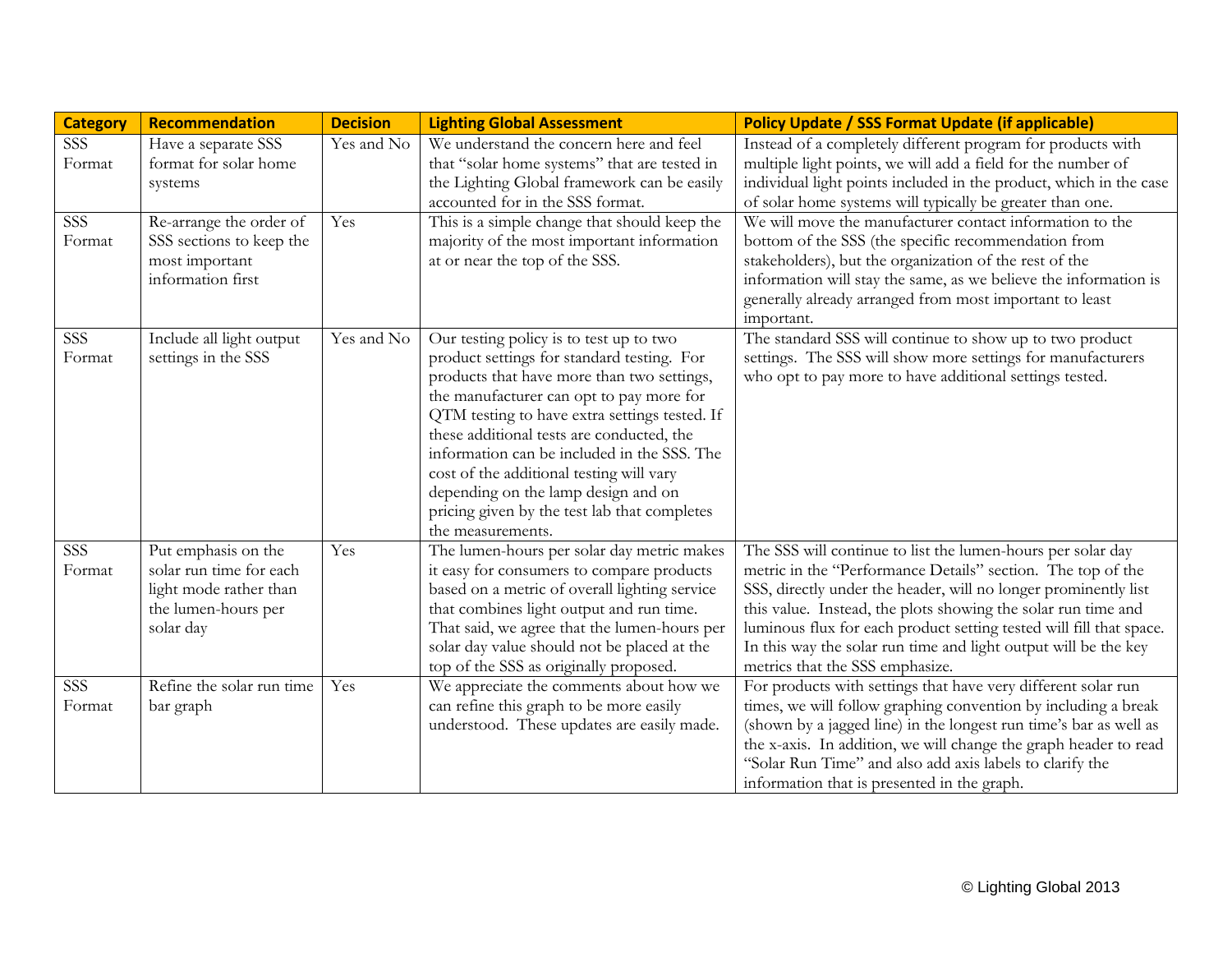| <b>Category</b> | Recommendation            | <b>Decision</b> | <b>Lighting Global Assessment</b>            | <b>Policy Update / SSS Format Update (if applicable)</b>           |
|-----------------|---------------------------|-----------------|----------------------------------------------|--------------------------------------------------------------------|
| SSS             | Replace the total area    | $\rm No$        | Developing and standardizing such a          | We will add language to the SSS to further explain the             |
| Format          | with bright illumination  |                 | "readability index" test is not something we | significance of the total area with bright illumination metric. In |
|                 | metric with a             |                 | have pursued up to this point, and while we  | addition, we will continue to provide color temperature (CCT)      |
|                 | "readability index" to    |                 | understand the concern, we feel that         | and color rendering index (CRI) results so that SSS users with     |
|                 | make practical sense out  |                 | incorporating such a test into the QTM       | appropriate technical backgrounds have access to this              |
|                 | of color rendering index, |                 | method would be unnecessarily complex and    | information.                                                       |
|                 | luminous flux, and the    |                 | costly.                                      |                                                                    |
|                 | product design            |                 |                                              |                                                                    |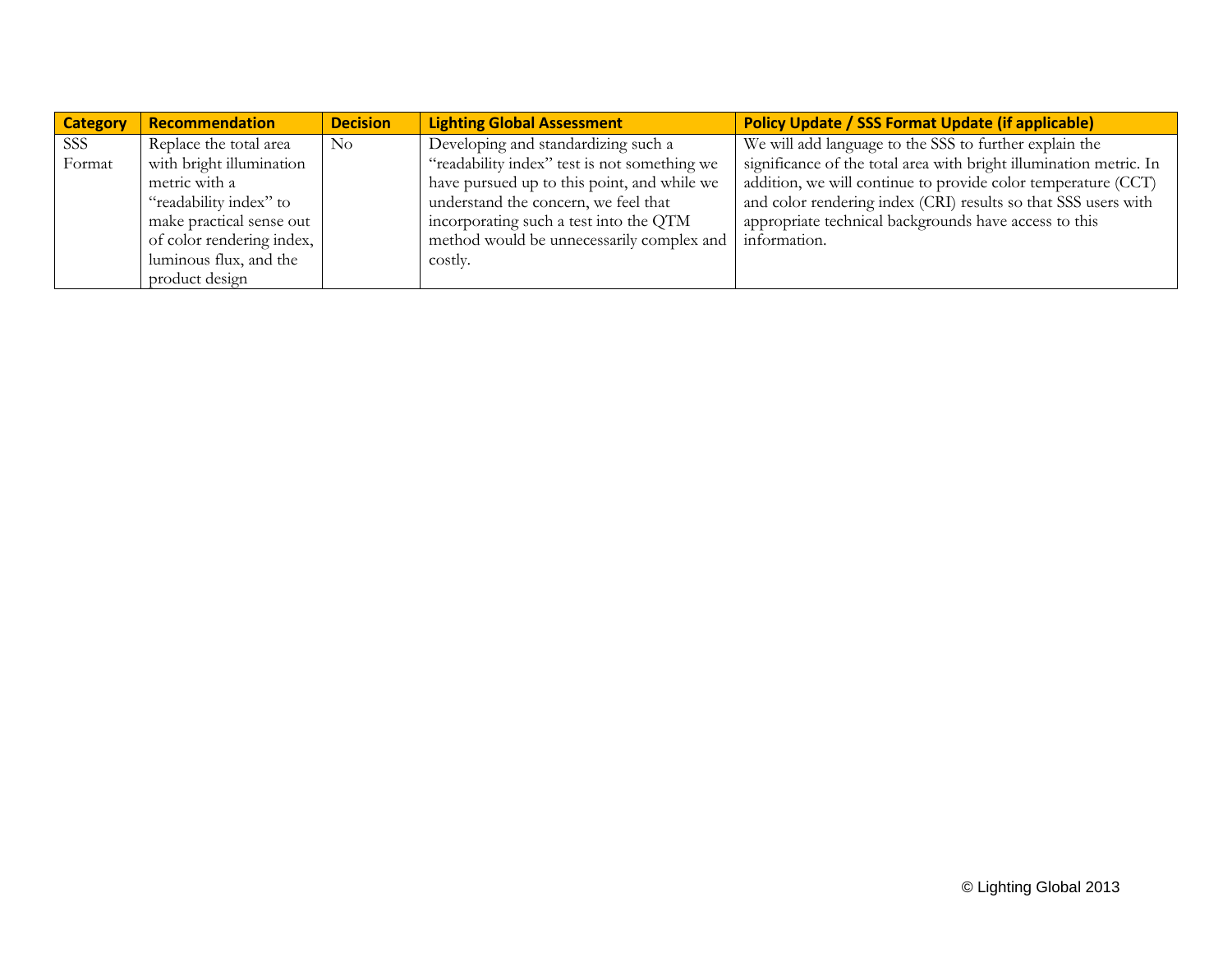# **Differences in Layout between the Current and Updated SSS Versions:**

The table below lists the sections and subcategories/metrics that are included in the current SSS version and the updated SSS version, for comparison (subcategories/metrics that are included in the proposed SSS version but not in the current SSS version are asterisked (\*)). Areas where the proposed updates were influenced by stakeholder comment have hash symbols (#).

| <b>Current SSS Version</b>                           | <b>Updated SSS Version</b>                                  |
|------------------------------------------------------|-------------------------------------------------------------|
| Header                                               | Header                                                      |
| Product name                                         | Product name                                                |
| Lighting Africa website URL                          | Lighting Global website URL                                 |
|                                                      | Manufacturer name                                           |
|                                                      | SSS expiration date*                                        |
| <b>Overall Performance</b>                           | <b>Overall Performance</b>                                  |
| Solar run time and luminous flux                     | Solar run time and luminous flux plot#                      |
| Product photograph                                   | Product photograph                                          |
|                                                      | Presence of mobile charging*                                |
|                                                      | Number of light points#                                     |
|                                                      | Pass Lighting Global Minimum Standards*                     |
| <b>General Information</b>                           | <b>Warranty Information</b>                                 |
| Manufacturer name                                    |                                                             |
| Product name                                         | Product Details# (moved to the end of the SSS)              |
| Product model/ID number                              | Manufacturer name                                           |
| Manufacturer contact information                     | Product name                                                |
| <b>Website URL</b>                                   | Product model/ID number<br>Manufacturer contact information |
| Warranty information                                 | Website URL                                                 |
| Run Time (for each setting tested)                   | Performance Details (for each setting tested)#              |
| Autonomous run time (full-battery)                   |                                                             |
| Grid-charge run time (if applicable)                 | Full-battery run time                                       |
| Lighting hours per solar day (PV only)               | Grid-charge run time (if applicable)                        |
|                                                      | Run time per day of solar charging<br>Total light output    |
|                                                      | Total area with bright illumination > 25 lux*# (with        |
|                                                      | notes on significance)                                      |
|                                                      | Total lighting service*                                     |
| <b>Lighting System</b>                               | <b>Lighting Details</b>                                     |
| Lamp type                                            | Lamp type                                                   |
| Light output (for each setting tested)               | Description of light point(s)#                              |
| Light output at 2,000 hours                          | Colour characteristics (CRI and CCT) text                   |
| Light distribution type pictogram                    | Distribution type text                                      |
| Light CRI and CCT pictogram                          | Lumen maintenance                                           |
| <b>Charging System</b>                               | <b>Special Features</b>                                     |
| Charge type(s)                                       | Miscellaneous product features                              |
| <b>Storage System</b>                                | Durability#                                                 |
| Storage type                                         | Overall durability and workmanship*#                        |
| Nominal battery voltage                              | Durability tests passed (list)#                             |
| Battery capacity                                     |                                                             |
| Battery protection                                   |                                                             |
| Easily replaceable battery?                          |                                                             |
| <b>Additional Information &amp; Special Features</b> | <b>Solar Details</b>                                        |
| Miscellaneous product features                       | PV module type*                                             |
| Factory certification                                | PV maximum power point (if auxiliary loads can be           |
| Safety certification                                 | powered)*#                                                  |
| Other certification                                  |                                                             |